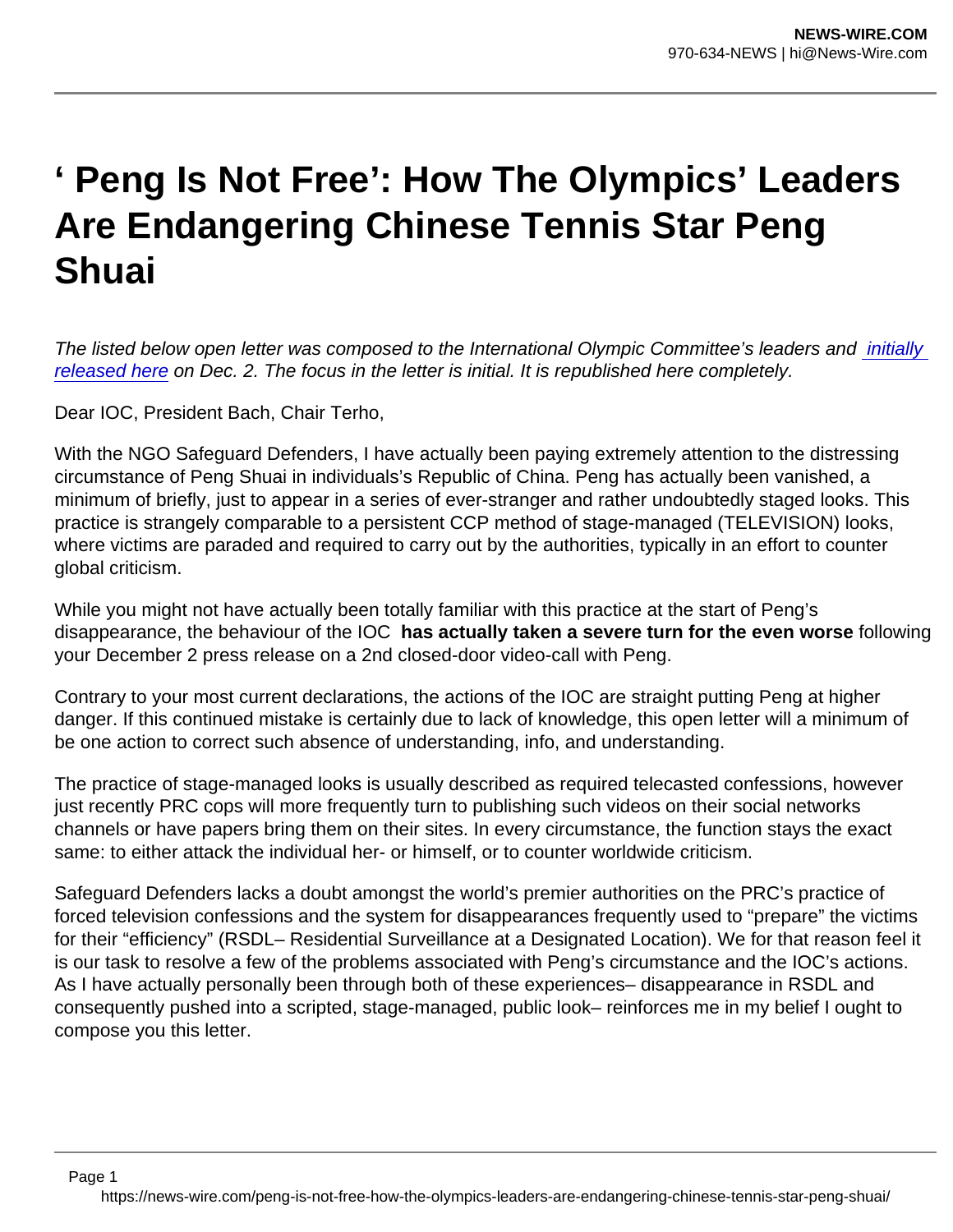Peng is not complimentary You understand– or ought to understand– that she is not complimentary. You have actually seen the preliminary letter declaring to be from her– where she withdraws the accusations of rape versus previous top-level CCP cadre and State leader Zhang Gaoli. If she is not under control by the cops, why on the planet would she do that? Her very first "re-appearances" in a dining establishment and declared conferences with good friends have actually been dissected and revealed to be ridiculous at finest.

At every advancement of global criticism, like clockwork, Peng has either amazingly appeared or somebody has actually supplied something declaring to be from her to counter such criticism.

As stated, at the start, doing the bidding of the Chinese State and Police may have been forgivable due to absence of awareness, just like [your very first advertised video call](https://olympics.com/ioc/news/ioc-president-and-ioc-athletes-commission-chair-hold-video-call-with-peng-shuai) The following and prevalent criticism of your actions indicates there is merely no method that you are not mindful of how incorrect your actions were. Yet now you have actually taken part in it once again

Meanwhile, the WTA, nevertheless, has actually not been provided a possibility to talk with her, and definitely not in a non-coercive setting. Do you ever question why they are declining the WTA, and rather connect to you for this? Should not this alone be an indication on your end?

Sometimes a photo can inform a thousand words. Doing not have such a photo, here is rather an illustration and architectural sketch of when I was required to appear on the PRC television myself, declaring I was being dealt with well. Precisely as in Peng's case, this staged look was utilized to counter worldwide criticism of my disappearance.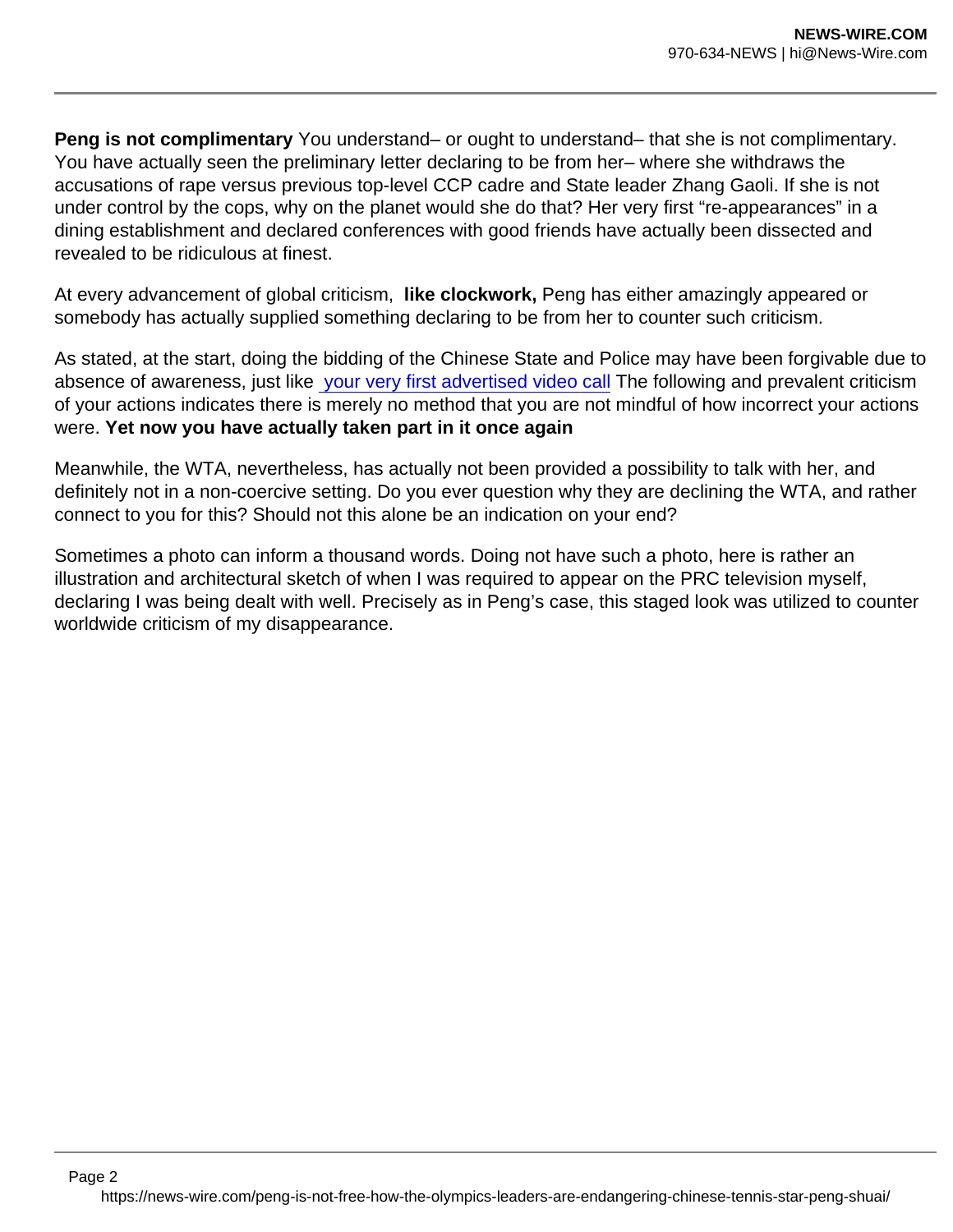

All those individuals, other than for the CCTV reporter and cameraman right in front of me, are Chinese representatives of the Ministry of State Security (MSS). They composed, produced, and directed the whole farce. The audience– individuals like you– would, naturally, just see my face on television "speaking easily" about how well I was being dealt with, and how nobody ought to fret about me at all. Like with Peng, [as you specified](https://olympics.com/ioc/news/ioc-statement-on-the-situation-of-peng-shuai), and I'm estimating you, I " appeared safe and well."

Frankly, my own experience is absolutely nothing. I personally understand some 20 individuals who have actually gone through the very same thing. The majority of them are Chinese nationals and compared to them I was treated with kid gloves. Below is a screenshot from an interview aired with well known attorney Wang Yu. Looks rather natural and good does not it?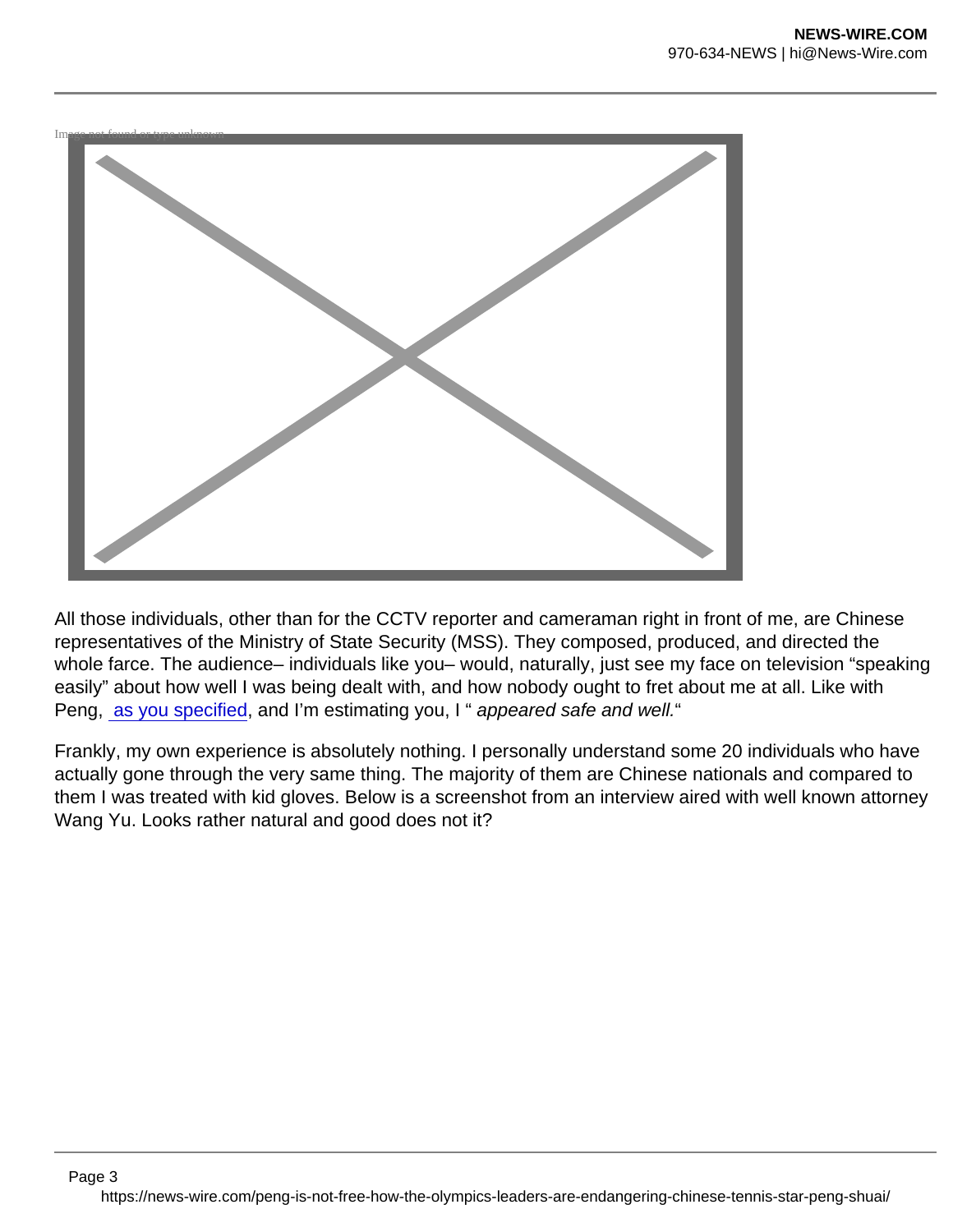

Like me, she was vanished in RSDL without being jailed. She suffered through months and months of physical and psychological abuse, as did her spouse. They both declined to make one of these scripted looks. The authorities went after their teenage boy rather. The image above is the outcome of that: lastly succumbing to the hazards made to their boy, she appeared "safe and well," as you put it in Peng's case.

If instead of imparting lessons to the remainder of the world on what you think might work, you might wish to discover the truth of what occurs behind the scenes of these looks, which you can do from our often pointed out report on the topic: [Scripted and Staged](https://safeguarddefenders.com/en/blog/new-report-offers-backstage-pass-china-s-forced-tv-confessions) More comprehensive testaments from a wide array of victims of this practice are offered in a book launched on the topic: [Trial By Media](https://www.amazon.com/Trial-Media-Chinas-expansion-Chinese/dp/0999370626/ref=sr_1_1?keywords=trial+by+media+peter+dahlin&qid=1638452632&sr=8-1)

I do caution you; these testaments are hard reading: different types of abuse are utilized, and– when abuse alone does not work though portioned over a duration of 6 months– you will check out how loved ones, kids, and brother or sisters are being assaulted or apprehended.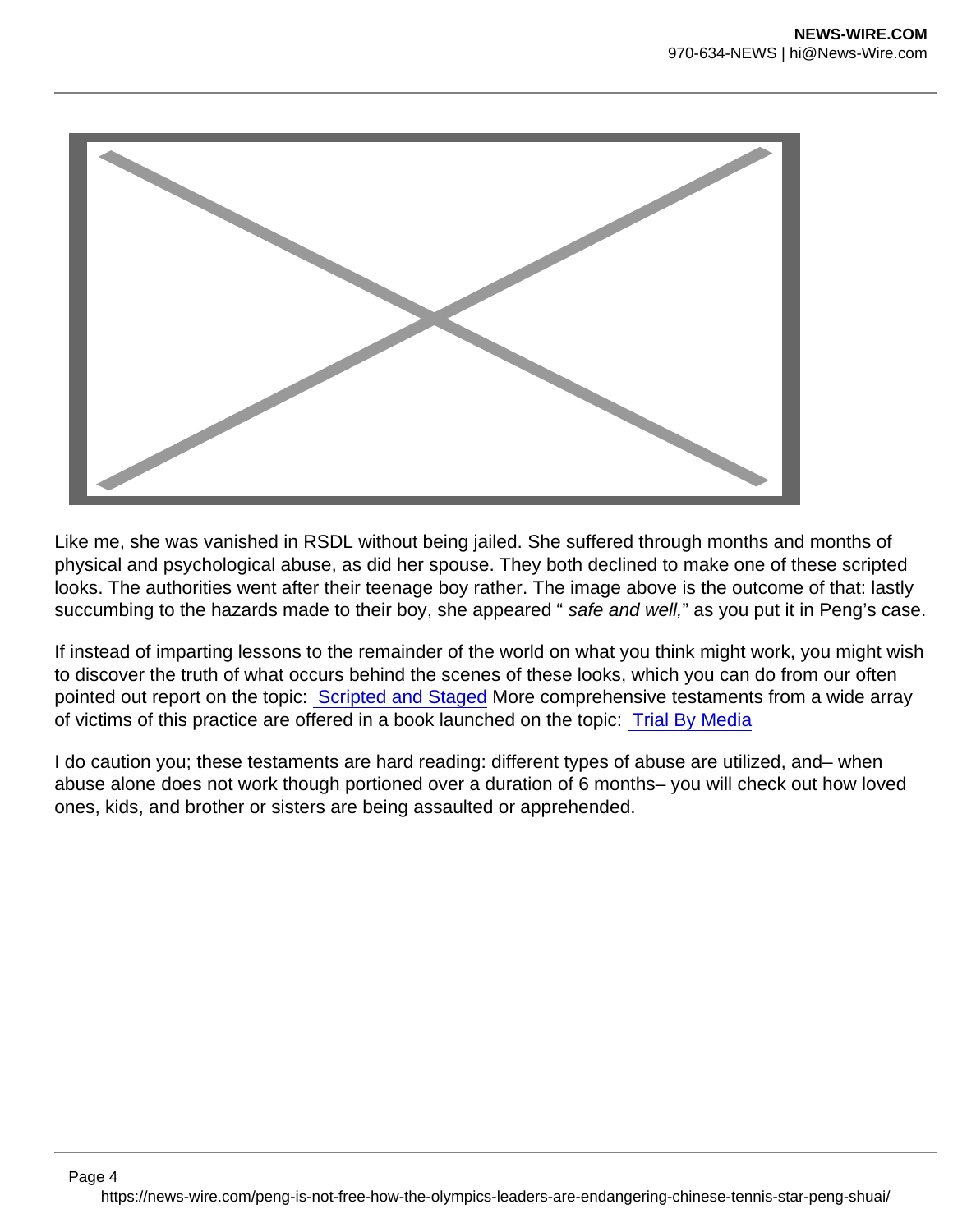

Above you see an artist rendering about among numerous videos British person Peter Humphrey was required to tape. He was drugged prior to his own very first look. He was later on rejected treatment in detention and practically passed away.

If you require to read more, there is a whole Ph.D. thesis simply out now on the linguistics utilized in these stage-managed looks, which can be checked out [here](https://safeguarddefenders.com/en/blog/why-china-s-history-forced-confessions-means-peng-shuai-ioc-call-not-credible)

Now I recognize the IOC is, by style, a non-political organ I likewise understand your greatest objective, each and every time, is to place on an effective Olympic Games. You need to likewise recognize that regardless of your position that you are non-political, the Chinese Communist Party and the Chinese State is utilizing you and the Olympics for political functions By permitting yourself to be utilized in such an outright way, you are certainly acting politically– which is what you state you will constantly decline to do. Honestly, your options make little sense.

If you are undoubtedly non-political then instantly decline the CCP's demands to assist them counter global criticism Decline to engage on their behalf, and let them do it themselves. Limitation yourself to promoting her safe release, support the WTA completely, and guarantee that Beijing measures up to its guarantees made to host the 2022 Olympics.

Finally, about your actions putting her in higher, not lower, threat? Throughout my 10 years or two in Beijing I would, amongst lots of other things, perform what you may call exit interviews. That is: we would

Page 5

https://news-wire.com/peng-is-not-free-how-the-olympics-leaders-are-endangering-chinese-tennis-star-peng-shuai/